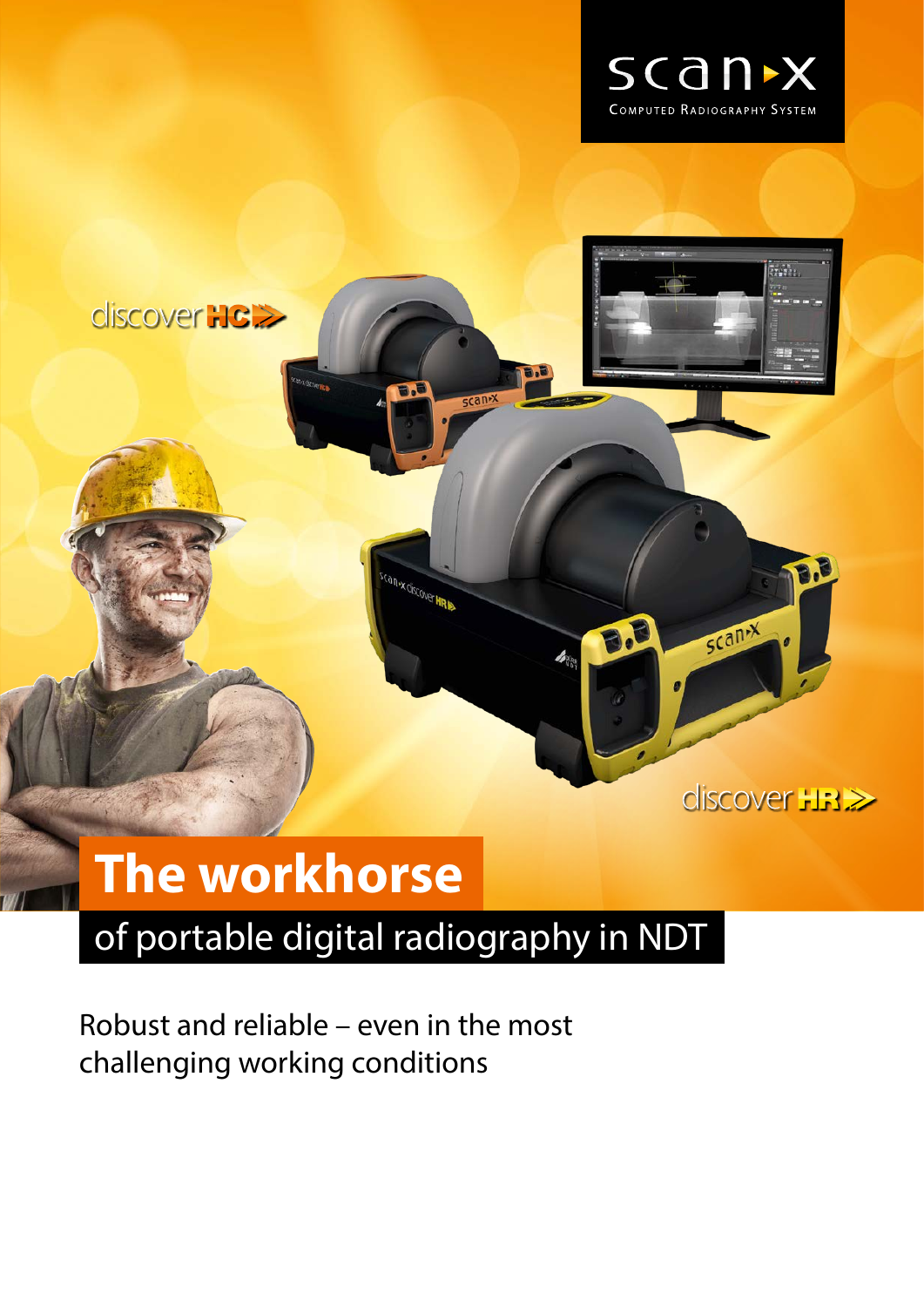## **Specialized for on-site inspections**

**Developed to withstand the wear and tear of industrial radiography and weighing just 21 kg, the ScanX Discover models offer a mobile and extremely rugged solution for demanding NDT environments.**

Whether used in the field, in a factory setting or in a laboratory, ScanX Discover delivers outstanding digital images from inspections – and in just a few seconds. The images have a consistent quality so that results are constantly repeatable time after time. This means critical decisions can be taken in real time.

The optional Li-Ion battery pack can power the scanner during scanning, making it independent of a power supply. Thanks to its relatively low

weight it is easily carried and simply transported; when needed its carrying case with rollers offers further portability and convenience.

#### **Equiped for harsh conditions**

The system operates flawlessly even when working in dirty, damp, hot and cold conditions. Oscillation-dampening rubber pads isolate the optical system from vibrations and so ensure optimum image quality. A lightweight, extruded aluminum frame further protects the scanner from damage. ScanX Discover

is especially suited to operating conditions where mobility and dependability are crucially important.

#### **Easy and intuitive handling**

An image in three steps: expose the imaging plate, scan it and view it with ScanX View software. The reusable imaging plates can be used with X-ray or gamma radiation sources and record the image information. By scanning the imaging plate, a digital image is produced that is displayed on a computer within a few seconds. At the same time the imaging plate is erased, making it ready for the next exposure.

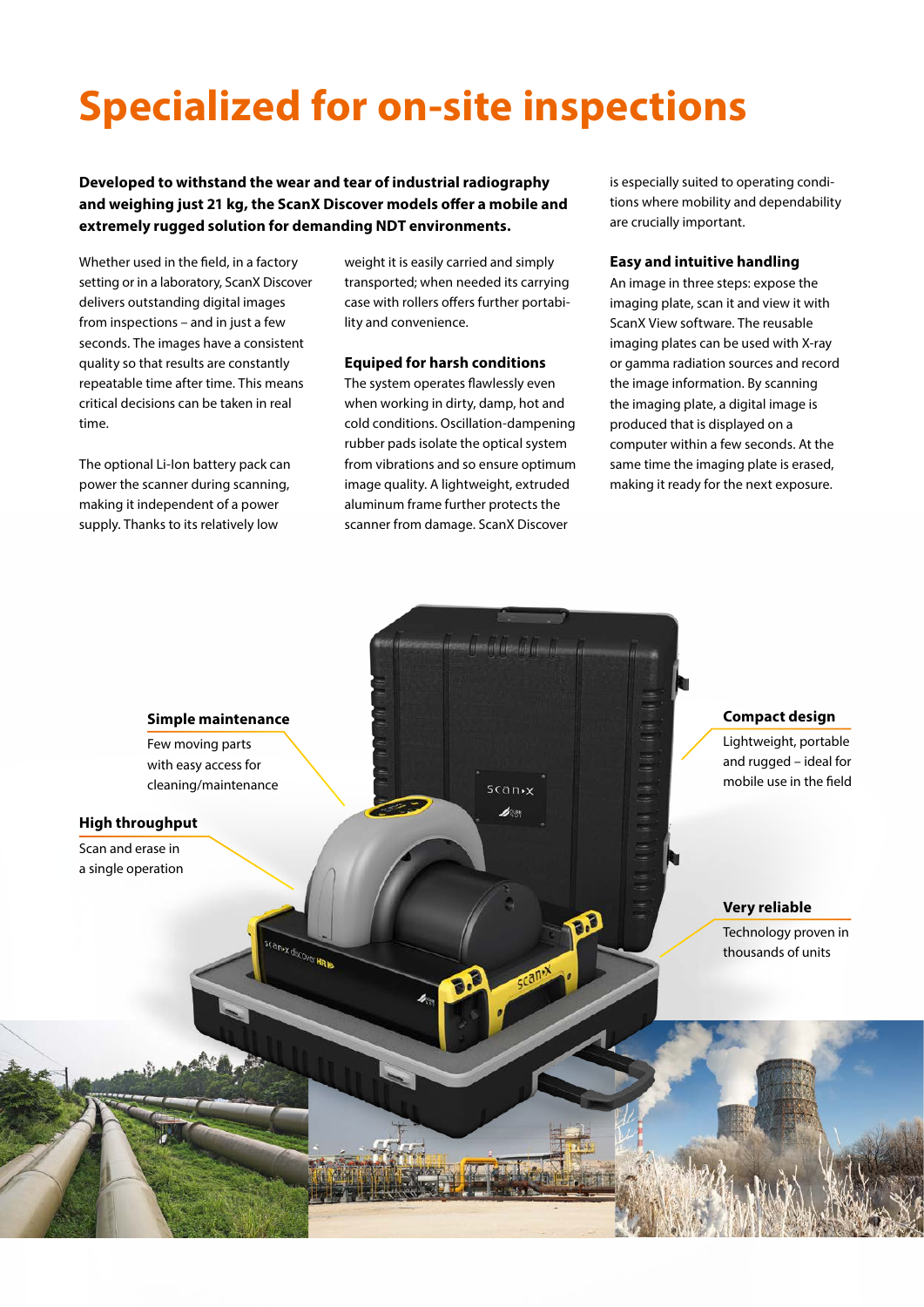#### **Economic benefits**

- Depending on use, imaging plates are reusable hundreds of times
- **Simultaneous scanning of multiple** imaging plates is possible
- **No darkroom is necessary**
- Neither films nor chemicals are needed, saving on maintenance of developing equipment, film storage and disposal

#### **System features**

- **Smooth imaging plate transport**
- Scans imaging plates up to 35 centimeters (14 inches) wide and of any practical length, including custom shapes and sizes
- **The flexible imaging plates conform** to the shape of the object
- Guides for extra long imaging plates
- Works with both X-ray and gamma sources including Selenium-75, Iridium-192 and Cobalt-60
- Adjustable settings for optimal dynamic range
- Automatic and manual erase functions
- **Easy to transport in the carrying case**
- **Supports the latest industrial standards**
- $\blacksquare$  30 micron SR<sub>b</sub> certified by BAM (ScanX Discover HR) *Imaging plates in various formats*

**Optional battery** 

#### **Further processing in ScanX View**

All functions are covered from image capture, analysis and report generation through to export and archiving with database management.

#### **Advantages of ScanX View**

- **Saves time and money when you** transfer your data electronically to consultant experts or customers
- **Continuous development of image** reviewing tools for all modes
- **Compliance with the DICONDE** standard ensures the original images will remain accessible over time and the image data is compatible with all conformant systems
- **Can be learned quickly and easily**





Portable  $\overline{V}$  4  $\overline{V}$  4  $\overline{V}$ 



#### *Wall thickness measurement*

*This tool makes it possible to measure the thickness of pipe walls and to issue a warning when less than the minimum thickness is detected.*



#### *SRb determination*

*The basic spatial resolution (SR<sub>b</sub>) can be determined very quickly and extremely accurately with this automatic measuring tool.*



#### *Calibration*

*Image calibration is precisely and quickly performed by using a reference object. Further measurements in the image are based on this calibration.*



#### *Report*

*The report function contains information about the image, its origin and all measurements.*